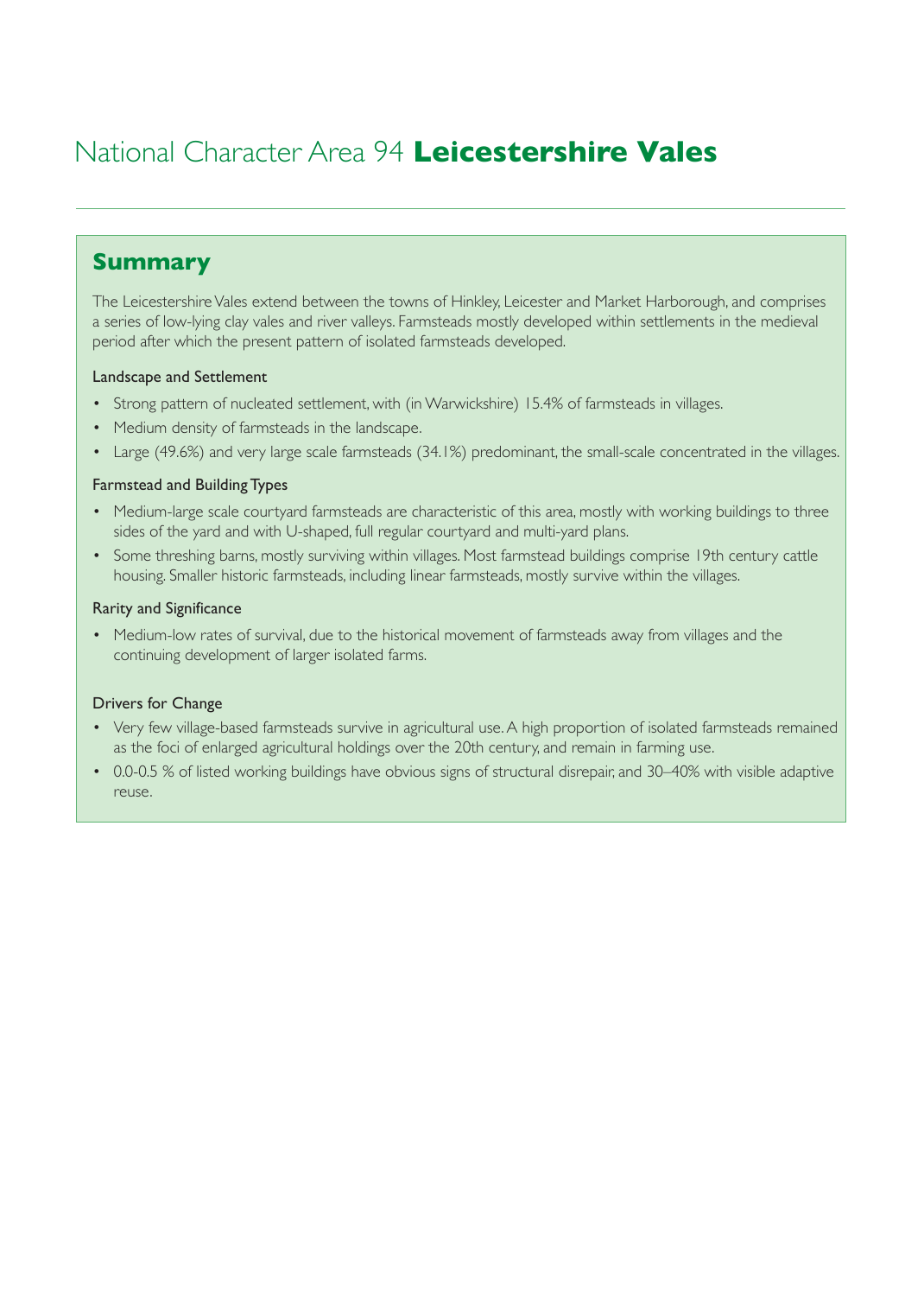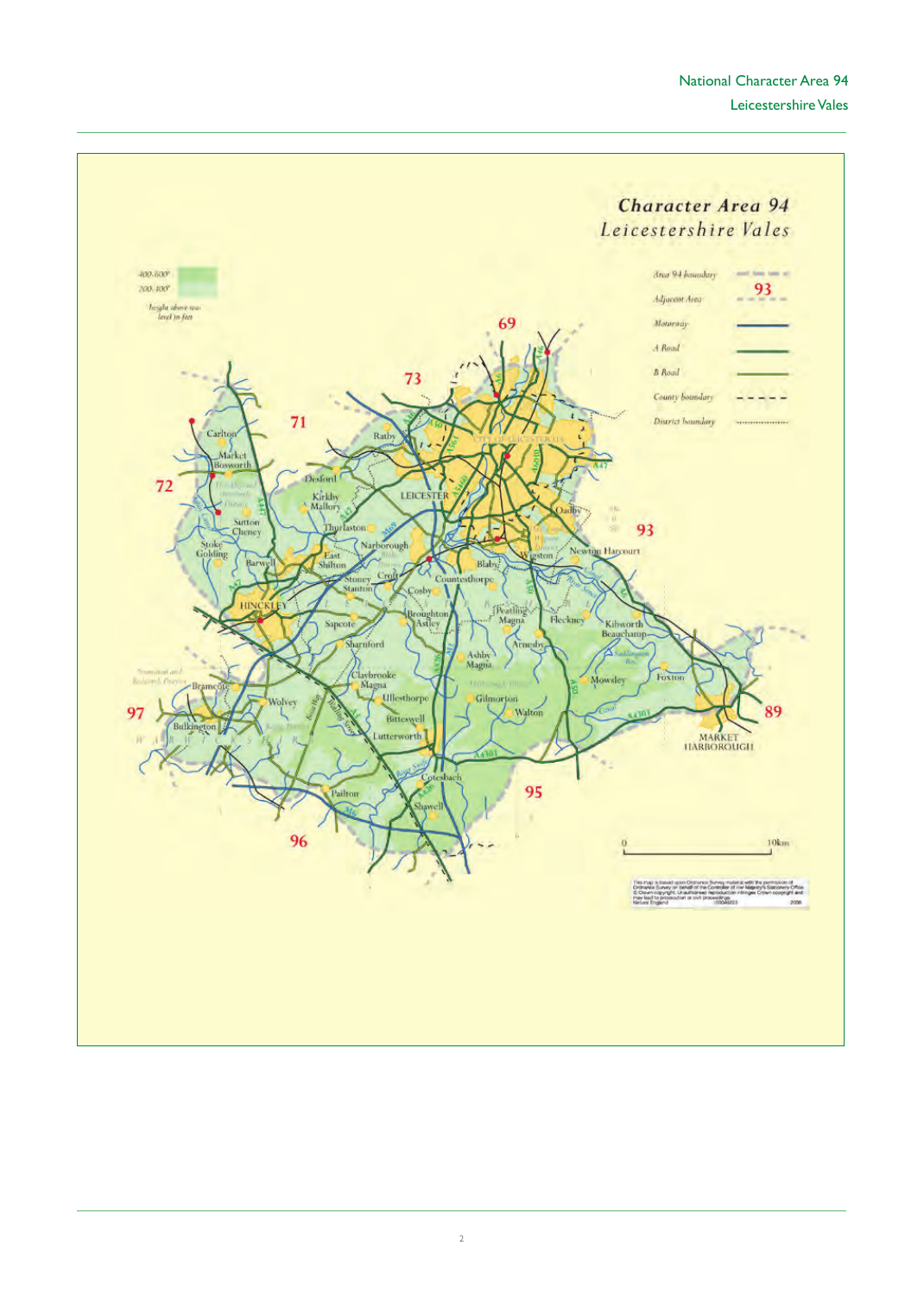#### 1 HISTORIC DEVELOPMENT

- The river valleys, and the Nene terraces in particular, contain a dense and varied array of archaeological evidence representing clearance and settlement from the Neolithic onwards. Romano-British settlement was equally if not more dense, with villas and hamlets associated with the larger centres such as Leicester. The network of Roman roads still influences the character of the area.
- Anglo-Saxon settlements colonised the post-Roman landscapes within the valleys, establishing estates and later townships which would define the landscape of the early medieval period.
- The elaboration of manors and the development of grand houses (eg Kimbolton Hall) was a particular feature of the area in the 18th and 19th centuries, reflecting agricultural, industrial and commercial wealth generated both within the county and abroad by the major landowning families of the day. Parkland remains a significant component of the valley landscapes.
- Agricultural production developed in relation to the expanding markets of the industrial towns, and was heavily biased towards livestock for meat and dairy produce, combined with corn production.
- The principal towns developed as market centres from the medieval period, and as stopovers on the Great North Road: they expanded rapidly as industrial centres in the late 18th and 19th centuries, and many farm buildings around Hinckley to the west were adapted into workshops as the local stockingknitting industry moved from domestic to industrial production.
- 20th century development has been a major factor along the main transport routes, especially in the vicinity of the major urban settlements.

#### 2 LANDSCAPE AND SETTLEMENT

- Medieval settlement was predominantly nucleated villages and hamlets - and this has remained the main characteristic of the valleys, lowlands and hills in this area, where the separate villages can be seen clustered around tall church spires. Low densities of isolated farmsteads date from the enclosure of the open fields that extended across most of the landscape in the medieval period.
- Although significant enclosure had certainly taken place before 1750, many open fields remained and the dominant settlement type was the linear village with farms concentrated within it.
- Enclosure across this area displays a mix of regular and piecemeal patterns, and was usually linked to the conversion of ploughland to pasture. There are areas of pre-18th century irregular piecemeal enclosure, particularly in the valley sides and close to settlements, but extensive enclosure of much of this area was not formalised by parliamentary acts until the late 18th and 19th centuries. 19th and 20th century boundary reorganisation and removal has affected large areas, in combination with the development of large isolated farmsteads.
- There are some areas with well-retained ridge and furrow cultivation strips, and isolated farmsteads sited next to the earthwork remains of shrunken settlement.
- Ancient woodland is scattered and fragmentary, and often relates to the boundaries and margins of medieval and later open field townships. Large wooded areas are principally those maintained in parkland by the estates.



A large number of farmsteads have remained within villages, but relatively few remain in agricultural use. This is Priors Marston.



The great majority of isolated farmsteads date from the 18th and in particular the 19th centuries and are sited either along the road or down their own tracks, the latter being commonly associated with farmsteads in areas of late regular enclosure.This example dates from the later 18th century.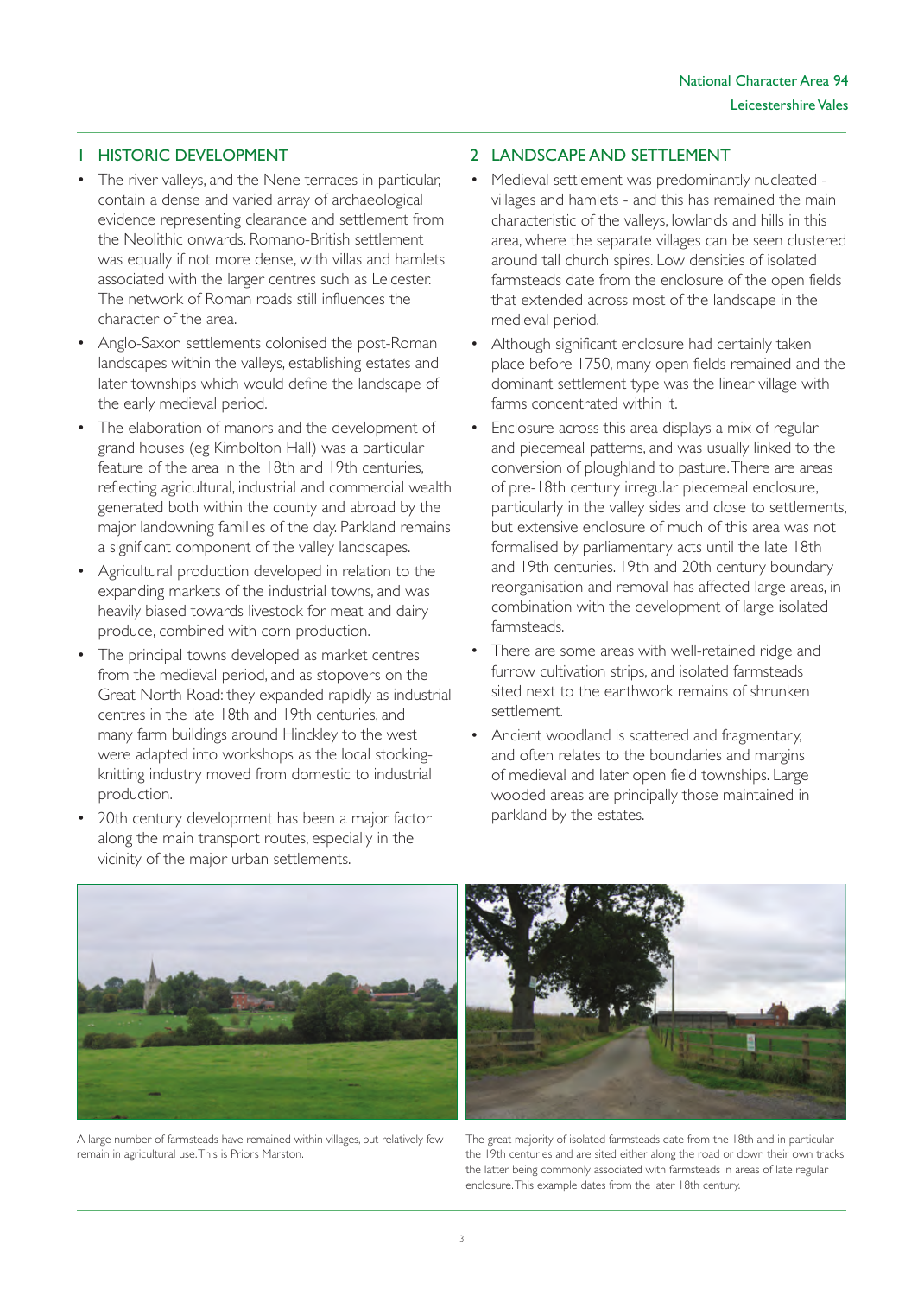#### National Character Area 94 Leicestershire Vales

 $\overline{\mathsf{N}}$ 







Outfarm

#### Gilmorton

The Leicestershire Vales is one of the classic landscapes of central England where nucleated settlement had developed by the 11th century.Villages were surrounded by their open fields which extended across most of the landscape. Enclosure of the open fields was underway before 1750, and many of the boundaries of the fields around Gilmorton retain the curved forms of medieval strips into which the great open fields were subdivided. Most of the farmsteads remained in the village, and developed into large courtyard groups which also required small field barns or outfarms out in the fields.The houses within these villages were subject to a first phase of rebuilding in the late 16th/ early 17th centuries, followed by another major phase of enlargement and rebuilding in the mid-late 18th century and finally the rebuilding of farmstead buildings in the early-mid 19th century.These marked the final phase of enlargement of village-based farmsteads. In contrast smaller groups which developed along the roads leading to the village, and the largest farms in the post-1950 period developed on larger isolated farmsteads. Map based on OS 2nd Edition 25" map © and database right Crown Copyright and Landmark Information Group Ltd (All rights reserved 2005) Licence numbers 000394 andTP0024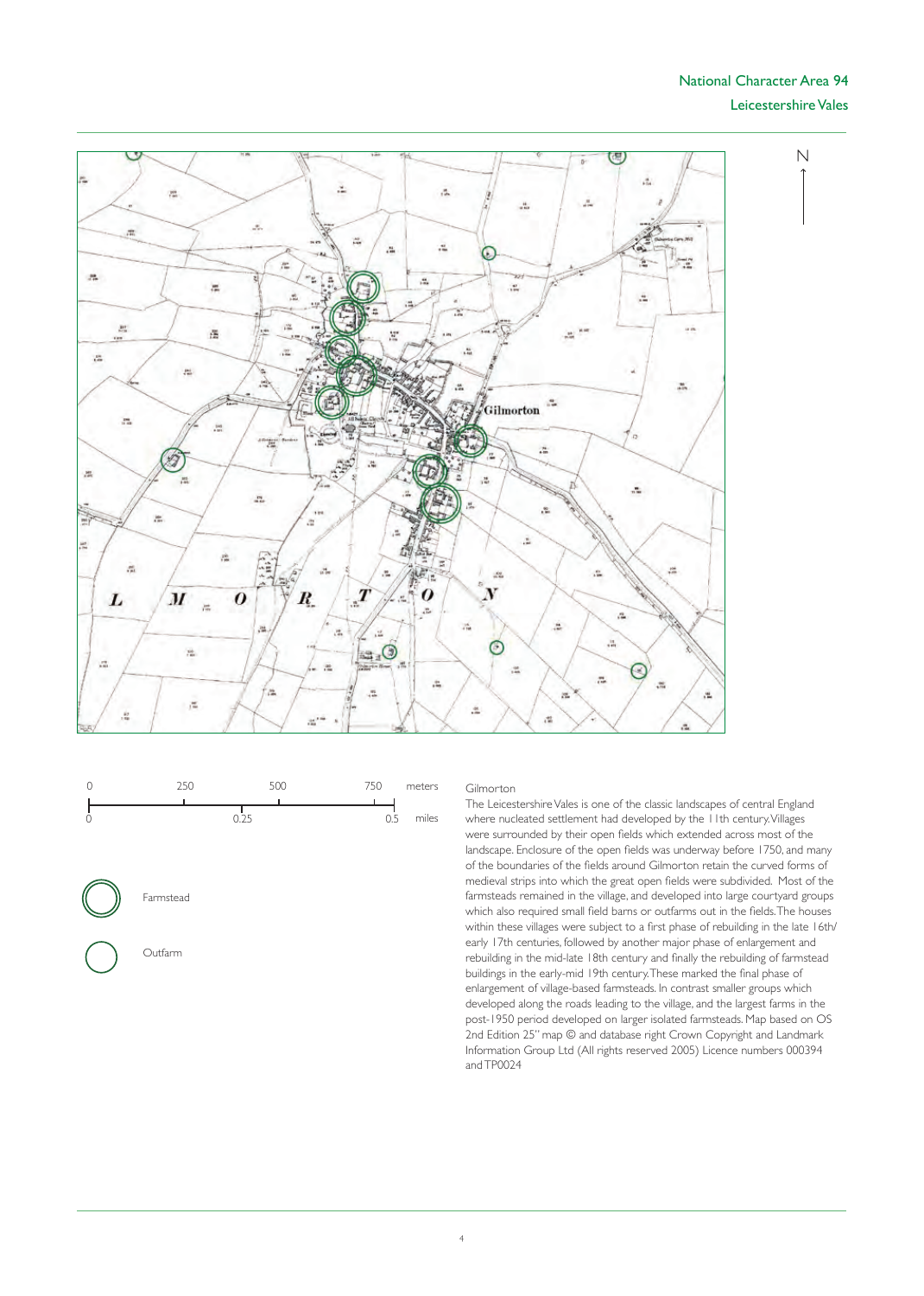#### National Character Area 94 Leicestershire Vales

 $\overline{\mathsf{N}}$ 







Outfarm

Wolvey Fields

The Leicestershire Vales is an area of nucleated settlement where villages were surrounded by their open fields. Enclosure of the open fields was underway before 1750 but many were not enclosed until the late 18th/early 19th century. Wolvey Fields reflects the name of one of the former open fields to the village of Wolvey.The fields south of Coal Pit Lane have less regularity in their shape and boundaries than the fields to the north of the lane suggesting they are either of different phases of enclosure or the area to the north had been reorganised by the late 19th century, although slight curves in some of the boundaries still hint at the earlier pattern of open field strips.Two new large regular plan farmsteads have been built within the new enclosures replacing farmsteads that were once located in the village;Wolvey Fields Farm having an E-plan, the second a full cour tyard plan. Map based on OS 2nd Edition 25" map © and database right Crown Copyright and Landmark Information Group Ltd (All rights reserved 2005) Licence numbers 000394 andTP0024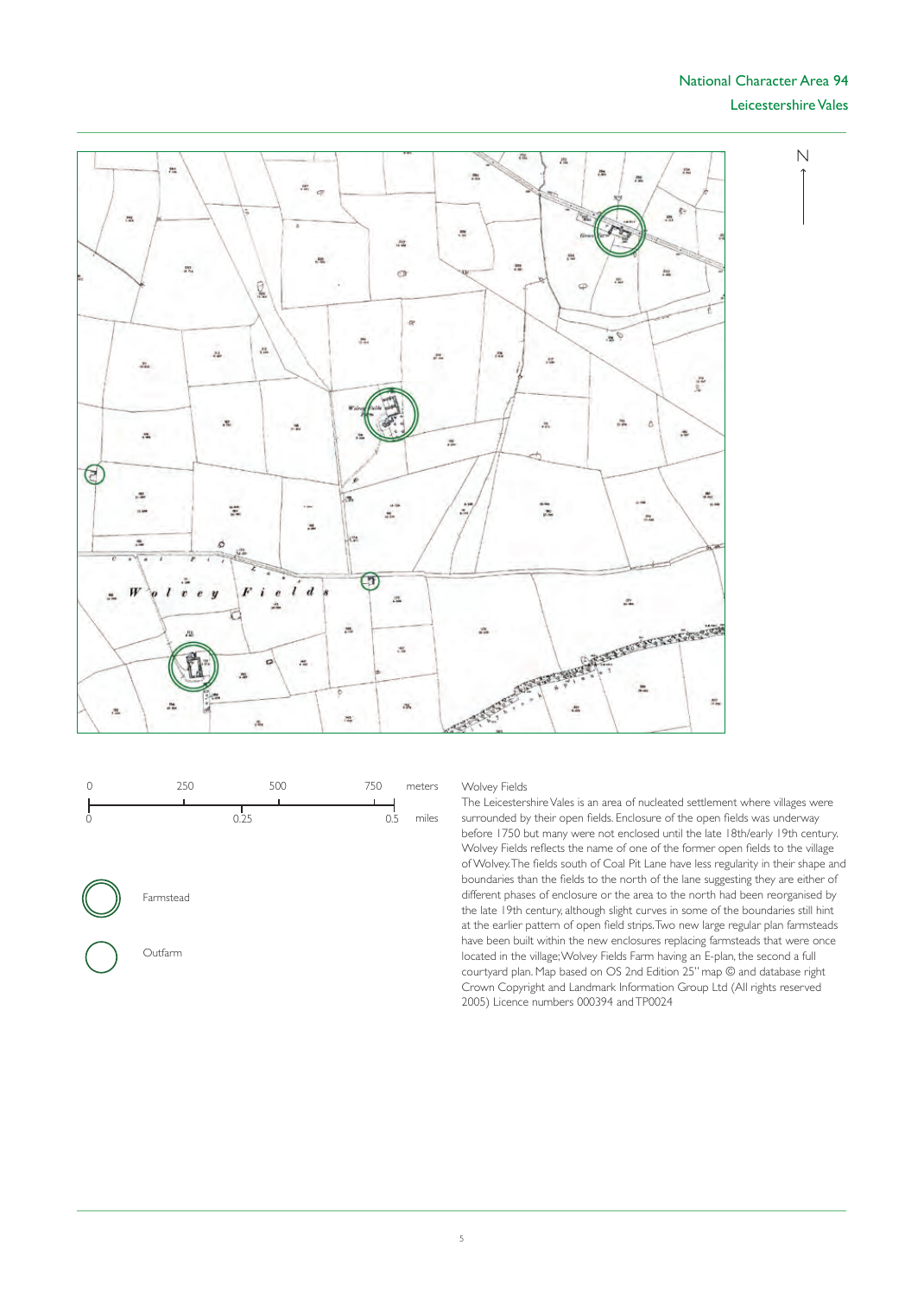### 3 FARMSTEAD AND BUILDING TYPES

Medium-large scale courtyard farmsteads are characteristic of this area and mostly comprise:

- Loose courtyard plans with working buildings to two or more sides
- • L-shaped plans with working buildings to three or four sides

• U-shaped, full regular cour tyard and multi-yard plans. Smaller historic farmsteads, including linear farmsteads, mostly survive within the villages.

Early working buildings are mostly 3-5 bay threshing barns, as well as some larger and high-status timberframed barns (including aisled barns), mostly of 16th to 18th century date. Many barns with integral stables. Field barns and outfarms concentrated in landscapes of regular enclosure.

#### 4 BUILDING MATERIALS

Red brick construction, with limestone and use of render, is typical of the area, both in the older village cores and in the more regimented terraces of the area's industrial towns and villages.

Timber framing is largely confined to the villages.



An example of a roadside regular courtyard farmstead now in residential use, the low profile of the buildings being typical of mid-late 19th century farmstead architecture in this area. The smallest farmsteads often developed in roadside locations in this area, sometimes adjoining areas of common land which remained into the 19th century.



Loose cour tyard plans were commonly rebuilt in the early-mid 19th century. They usually had working buildings facing three or four sides of the yard and were formally planned.



provide access to the yard. This range of mid 19th century buildings are attached the area, but are not capable of reuse. Few remain. Large village-based courtyard farmsteads may require covered driftways to to a large symmetrically planned mid 18th century house, testament to the growing wealth of this area. It is clear that almost all earlier buildings were swept away in the mid 19th century, as farms expanded in size and arable farming placed new demands on farmstead infrastructure. Earlier timber-framed cores are most likely to survive in village-based farmsteads.



Small-scale field barns for sheltering cattle and sheep were a common feature of